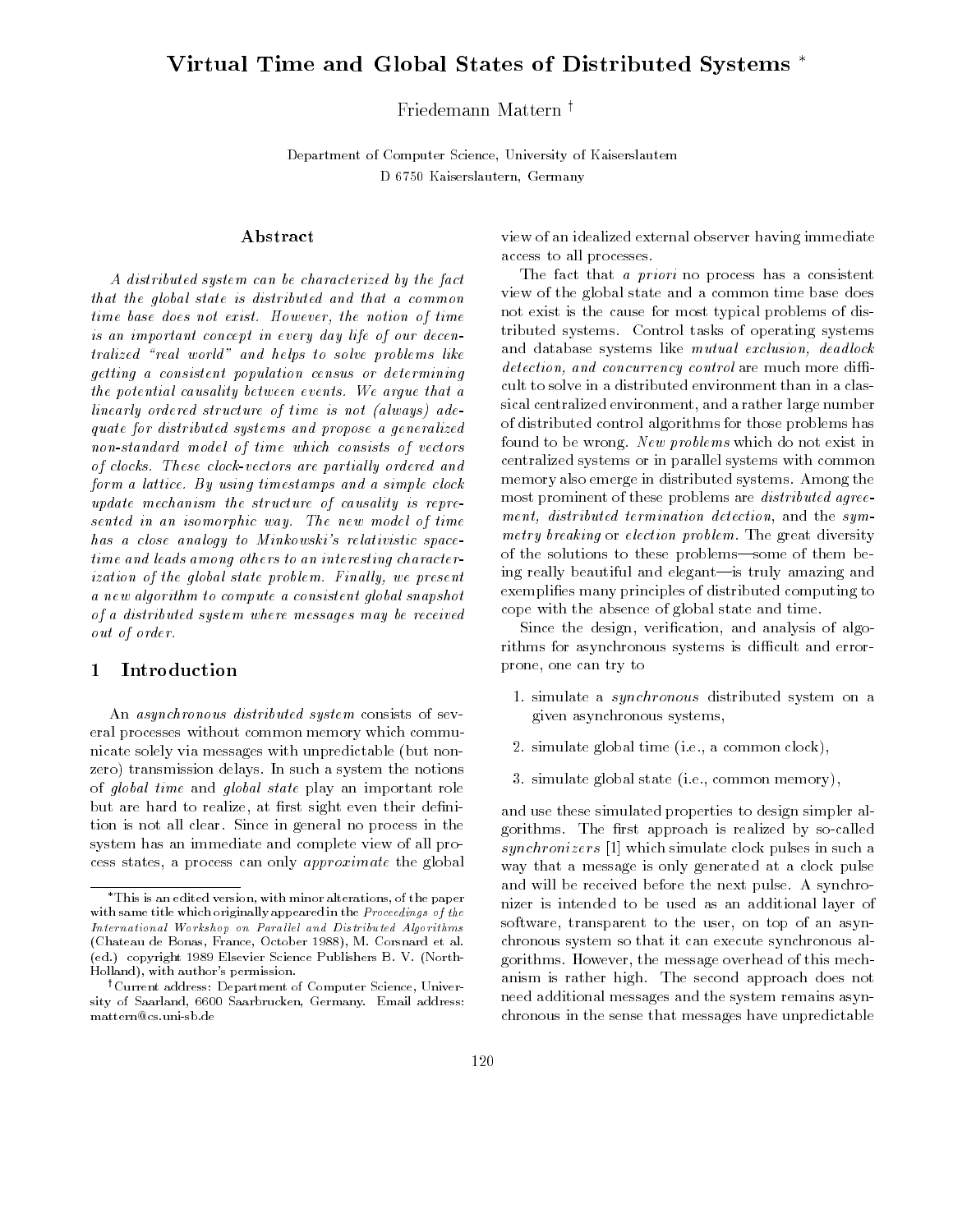transmission delays. This approach has been advocated by Lamport [9]. He shows how the use of virtual time implemented by logical clocks can simplify the design of a distributed mutual exclusion algorithm. Morgan [11] and Neiger and Toueg [12] develop this idea further. The last approach is pursued by Chandy and Lamport in their snapshot algorithm [3], one of the fundamental paradigms of distributed computing. Panangaden and Taylor [14] elaborate the idea leading to the characterization of "concurrent common knowledge".

Obviously, the notions of global time and global state are closely related. By Chandy and Lamport's algorithm a process can, without \freezing" the whole computation, compute the "best possible approximation" of a global state—a global state that  $could$  have occurred if all processes took a snapshot of their local state simultaneously. Although no process in the system can decide whether the snapshot state did really occur, "could have occurred" is good enough for stable properties (i.e., global predicates which remain true once they become true) like termination detection and deadlock detection, which shows that the snapshot algorithm is a general solution to these problems. (This does not depreciate the specic algorithms for those problems, however, which are often simpler and more efficient). While in some sense the snapshot algorithm computes the best possible attainable global state approximation, Lamport's virtual time algorithm is not that perfect. In fact, by mapping the partially ordered events of a distributed computation onto a linearly ordered set of integers it is losing information. Events which may happen simultaneously may get different timestamps as if they happen in some definite order. For some applications (like mutual exclusion as described by Lamport himself in [9]) this defect is not noticeable. For other purposes (e.g., distributed debugging), however, this is an important defect.

In this paper, we aim at improving Lamport's virtual time concept. We argue that a linearly ordered structure of time is not always adequate for distributed systems and that a partially ordered system of vectors forming a lattice structure is a natural representation of time in a distributed system. This non-standard model of time resembles in many respects Minkowski's relativistic space-time. In particular, it has an extended range of "simultaneity"-all events which are not causally related are simultaneous—thus representing causality in an isomorphic way without loss of information. The new notion of time together with a generalized clock synchronization algorithm yields for every process the best approximate knowledge of the "idealized" time of an external observer. (This idealized global time is quite naturally defined as the supremum of all local clock vectors). The vector structure of time

will be shown to be isomorphic to the structure of possible states as constructed by the snapshot algorithm, thus yielding a complementary view of global time and global state.

#### 2 Event structures

In an abstract setting, a process can be viewed as consisting of a sequence of  $events$ , where an event is an atomic transition of the local state which happens in no time. Hence, events are *atomic actions* which occur at processes. Usually, events are classied into three types: send events, receive events, and internal events. An *in*ternal event only causes a change of state. A send event causes a message to be sent, and a receive event causes a message to be received and the local state to be updated by the values of the message. Notice, however, that in so-called message driven models of distributed computing (e.g., the actor model) there is only one type of event: The receipt of a message triggers the execution of an atomic action resulting in a local state update and in any finite number of messages sent to other processes. Because of their simplicity, message-driven models are attractive from an abstract point of view.

Events are related: Events occurring at a particular process are totally ordered by their local sequence of occurrence, and each receive event has a corresponding send event. This relationship is the heart of any notion of virtual time. However, the central concept seems to be the *causality relation* which determines the primary characteristic of time, namely that the future cannot in fluence the past. Formally, an event structure  $[13]$  is a pair  $(E, \langle \rangle)$ , where E is a set of events, and  $\langle \langle \rangle$  is an irreflexive partial order on  $E$  called the *causality relation*. Event structures represent distributed computations in an abstract way. For a given computation,  $e < e'$  holds if one of the following conditions holds:

- (1) <sup>e</sup> and <sup>e</sup> 0 are events in the same process and <sup>e</sup> precedes <sup>e</sup> 0,
- (2)  $e$  is the sending event of a message and  $e\,$  the corresponding receive event,
- (3)  $\exists e$  such that  $e < e$  and  $e < e$ .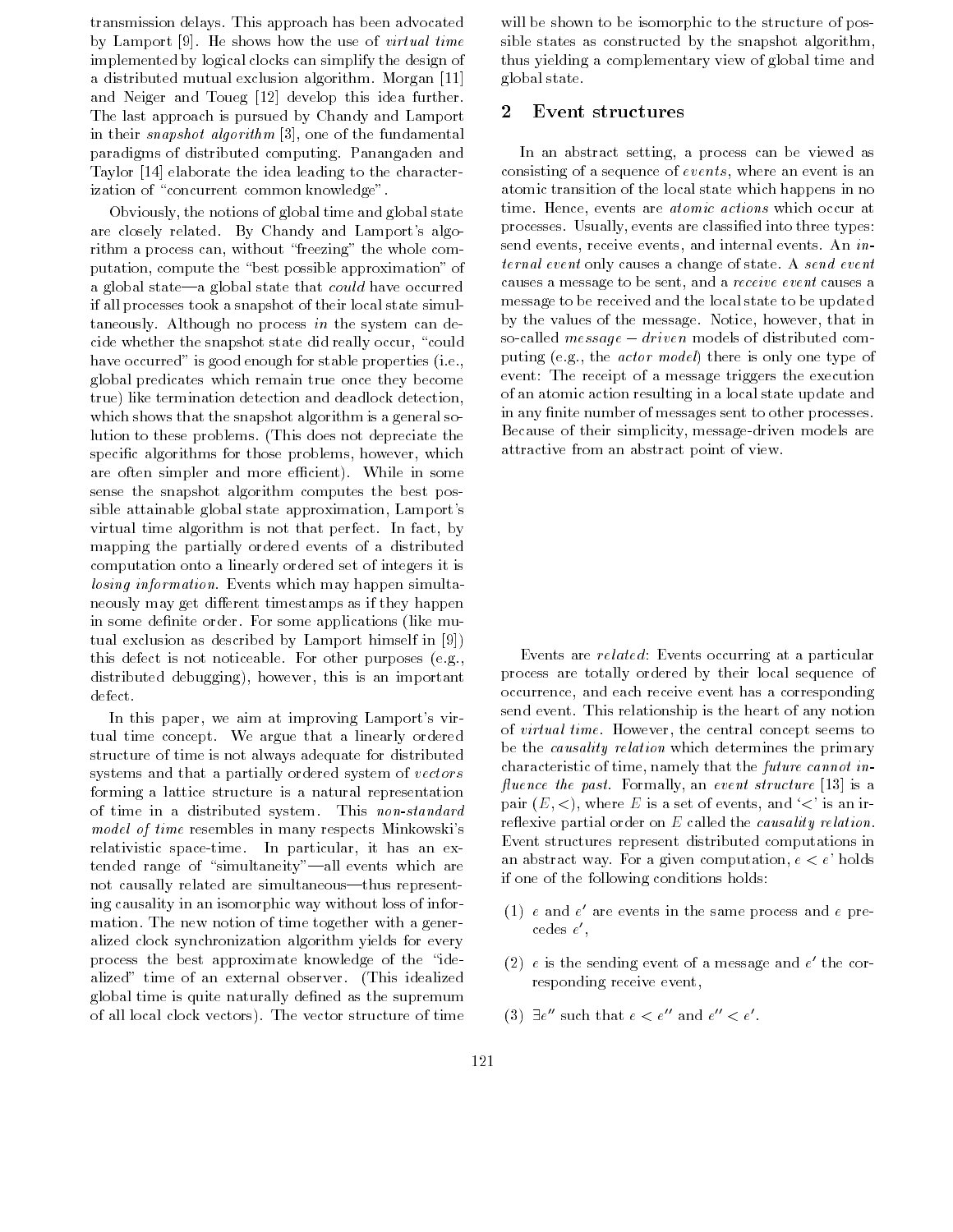The causality relation is the smallest relation satisfying these conditions.

It is helpful to view this definition in terms of a diagram (Figure 1). Obviously,  $e < e'$  signifies that it is  $possive$  for event  $e$  to causally allect event  $e$  . Graphically, this means that one can follow a "path of causal- $\iota \iota \iota$  from event  $e$  to event  $e$  in the diagram (moving in the direction of the arrows and from left to right on the process lines).

It is possible to view a diagram like Figure 1 as a timing diagram of an actual computation where the horizontal direction represents real time. Then the events depicted by dots occur at some specic instant of time as observed by an idealized external observer. Messages are represented by diagonal arrows. (An observer who can continuously watch the messages on their way to their destination could also draw an even more accurate diagram of the actual message flow. Notice that a two-dimensional space-time diagram represents the loci of objects of a one dimensional space against time). It is also possible to view the diagram only as an abstract  $poset-diagram$  of the partial order  $(E,<)$ . Usually, poset-diagrams are drawn by placing an element <sup>e</sup> nigher than  $e$  whenever  $e$   $\lt$   $e$ . (Because transitivity is assumed, only the connections of directly related ele ments are drawn, redundant connections are omitted). Figure 2 shows the poset diagram for the computation of Figure 1. Obviously, the two diagrams are isomorphic. However, Figure 1 seems to make implicit allusions to global time depicting a specic computation, whereas Figure 2 only shows the logical relationships of events, i.e., the causal structure of the computation.

process lines consist of idealized rubber bands. Any time diagram <sup>d</sup>' which can be constructed out of a given time diagram d by stretching and compressing the elastic bands is equivalent to  $d$ , as long as the arrows representing message flow do not go backwards (i.e., from the right to the left) in time. (Time diagrams with messages flowing backwards in time obviously do not depict any realizable situation. In any "valid" time diagram an event <sup>e</sup> must be drawn to the left of an event <sup>e</sup> 0 whenever  $e < e'$  this is the only restriction when going from a poset-diagram to an actual time diagram). Notice that the \rubber band equivalence transformations" on time diagrams are exactly those transformations which leave the causality relation invariant.

## 3 Consistent cuts

If a process sends messages to all other processes in order to initiate local actions or to recall some distributed information, these messages will usually be received at different time instants. Due to unpredictable message delays it is not possible to guarantee that all local actions triggered by the messages are performed simultaneously. This motivates the notion of "cuts".

Figure 3 shows a diagram which is very similar to the diagram depicted in Figure 1. Notice that the partial event order is the same (i.e., it has the same posetdiagram), but that here events  $e_{12}$ ,  $e_{25}$ , and  $e_{32}$  happen at the same global time instant. Such diagrams, showing the same causality relation, will be called equivalent.

Obviously, a time diagram can be transformed to another equivalent diagram by stretching and compressing the horizontal process lines representing the local time axis. One gets an operational view of the equivalence transformation on time diagrams by assuming that the

Graphically, a *cut* (or *time slice*) is a zigzag line cutting a time diagram into two parts-a left part and a right part (Figure 4). Formally, we augment the set of events  $E$  to include a new so-called cut event  $c_i$  for each process  $P_i : E = E \cup \{c_1, \ldots, c_n\}$  (*n* denotes the number of processes). Connecting these events in the diagram yields the *cut line*. A cut partitions  $E$  into two sets PAST (those events that happen before the cut) and FUTURE (those events that happen after the cut)  $|2|$ . Let  $\leq$  denote the local event order (i.e.,  $e \leq_l e$  in  $e$   $\lt$   $e$  and  $e$  and  $e$  occur at the same process). Then we can formally identify a cut with its PAST set yielding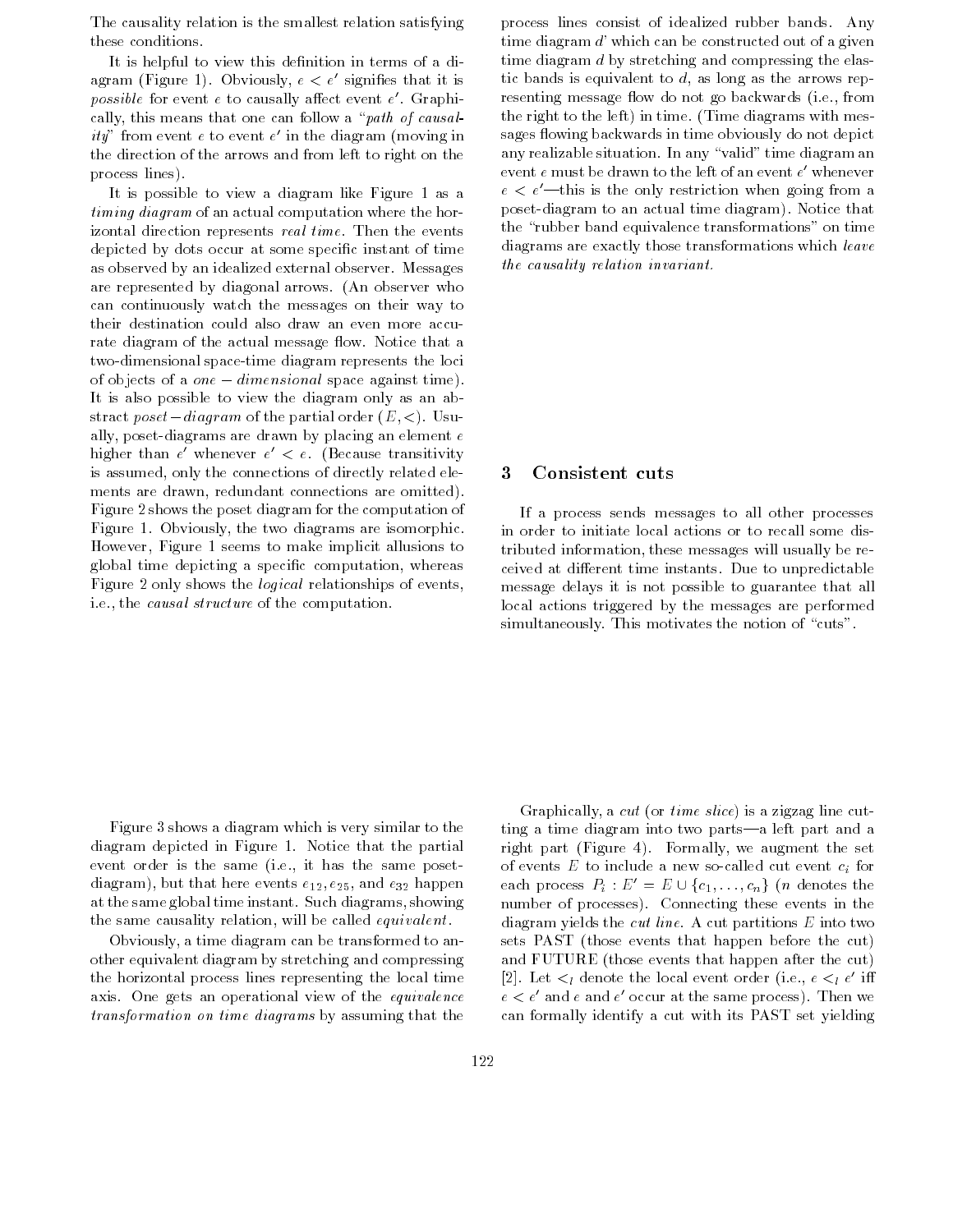the following definition:

**Definition 1** A cut C of an event set E is a finite sub- $\mathcal{S}et\cup\subseteq E$  such that  $e\in\cup\ \infty\ e\prec_i e\to e\ \in\cup\,$ .

Here we have lost the cut events  $c_1, \ldots, c_n$ . However, it is straightforward to associate "the" cut as defined by Definition 1 to a given set of cut events or vice versa. It will be clear from the context whether we mean by a cut the PAST set or the cut events. Figure 5 shows the poset-diagram with the set PAST for the cut depicted in Figure 4.

The following definition already anticipates the notion of time:

#### $\sum$  CHIRTICH 2 A cut C<sub>1</sub> is later than cut C<sub>2</sub> if C<sub>1</sub>  $\geq$  C<sub>2</sub>.

In the diagram, a cut line of a cut  $C_1$  being later than a cut  $C_2$  is to the right of  $C_2$ 's cut line. (In Figure 6,  $C_3$  is later than  $C_1$  and later than  $C_2$ . However, neither is  $C_1$  later than  $C_2$  nor vice versa). Notice that "later than" is reflexive, i.e., a cut is later than itself. "Later than" is a partial order on the set of cuts. Moreover, it forms a lattice:

 $\blacksquare$  Theorem  $\blacksquare$  With operations  $\bigcirc$  and  $\sqcap$  the set of cuts of a partially ordered event set  $E$  forms a lattice.

The proof is straightforward. Recall that a lattice is a partially ordered set any two of whose elements have a greatest lower bound *inf* and a least upper bound *sup*.  $\sigma$  change  $\sigma_1 \cdots \sigma_n$  and sup  $\sigma_1 \circ \sigma_2$  for any two cuts  $C_1, C_2$ .

lowing definition rules out such inconsistent cuts by requesting that cuts are left-closed under the causality relation  $\langle \cdot \rangle$ :

**Definition 3** A consistent cut  $C$  of an event set  $E$  is a finite subset  $C \subseteq E$  such that  $e \in C \land c \in C \Rightarrow e \in C$  $C$  .

A cut is consistent if every message received was sent (but not necessarily vice versa!). Figure 4 shows a consistent cut. The cut of Figure 7 is inconsistent: event e is part of the cut, but its immediate predecessor e is not. Obviously, because  $e \leq_l e$ , the set of consistent cuts is a subset of the set of all cuts of some partially ordered set E. But that is not all:

#### **Theorem 2** The set of consistent cuts is a sublattice of the set of all cuts.

The simple proof that the consistent cuts are closed  $\text{max}$   $\sigma$  (sup) and  $\sigma$  (inf) is left to the reader.

The lattice structure of consistent cuts guarantees that for any two consistent cuts  $C_1, C_2$  there is always a cut later than both of them and a cut earlier than both of them. This extends to any finite set of consistent cuts:  $sup(C_1, \ldots, C_k) = C_1 \cup \ldots \cup C_k$  is later than  $C_1, \ldots, C_k$ .

The following two theorems are stated without proofs (but see [14] and [3]). The graphical interpretation is obvious. Assume that a cut line is also a rubber band. Now stretch that band so that it becomes straight vertical. If then a message arrow crosses it from the right to the left, the cut is inconsistent. Otherwise it is consistent. Figure 8 shows the \rubber band consistency test" for an inconsistent cut. (Notice that  $c_3 < e' < e < c_1$ and hence  $c_3 < c_1$ , thus violating the condition of Theorem 3).

If no provisions are taken, it can happen that a cut contains the receiving event of a message, but not its sending event. Such a situation is undesirable because cuts are used to compute the global state of a distributed system along a cut line (Section 4). The fol-

Theorem 3 For a consistent cut consisting of cutevents  $c_1, \ldots, c_n$ , no pair of cut-events is causally re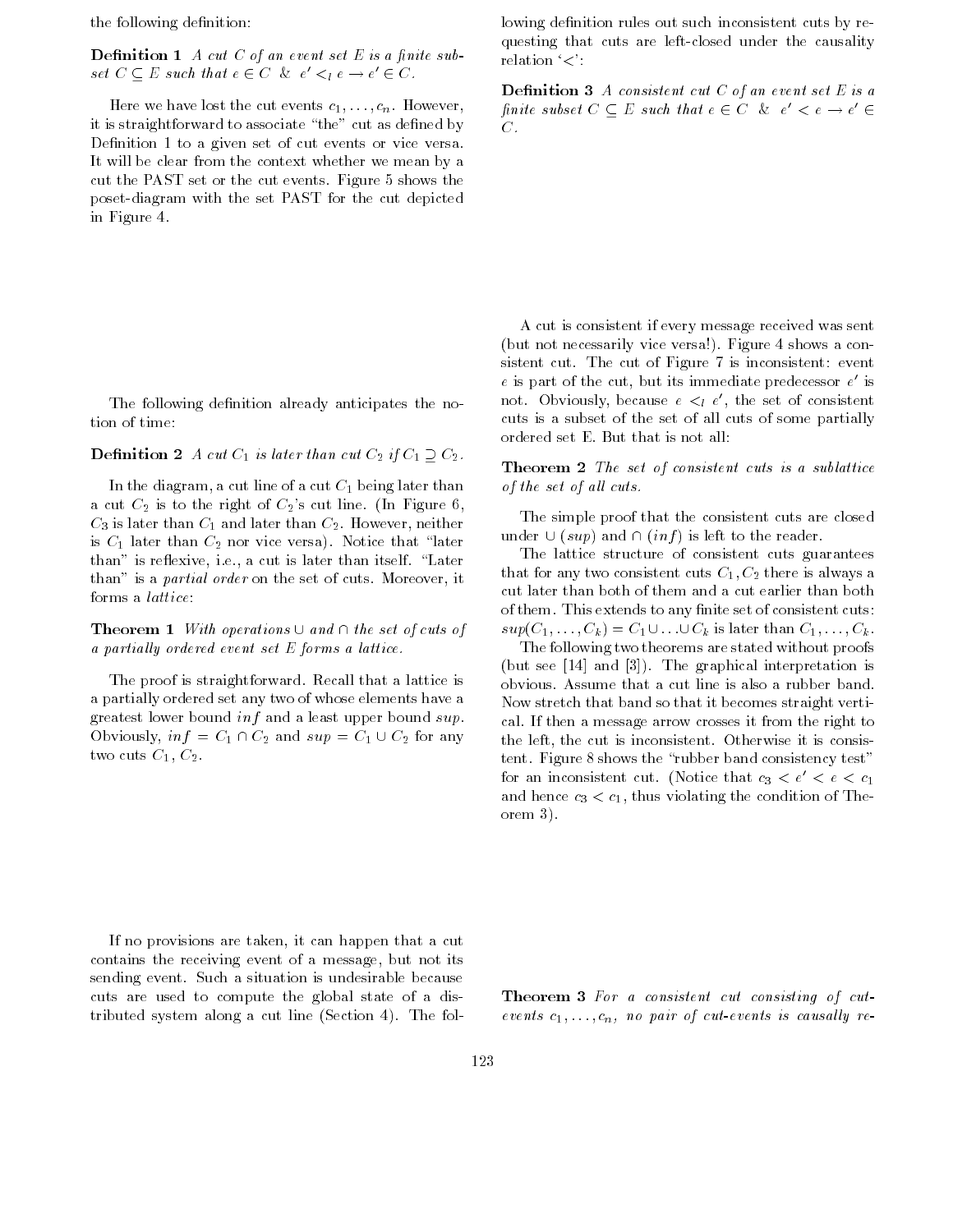lated, i.e.,  $\neg(c_i < c_j) \& \neg(c_j < c_i)$  for all cut events  $c_i, c_j$ .

By taking into consideration the remarks at the end of the previous section one sees that consistent cuts are " $\text{possible}$ ":

Theorem 4 For any time diagram with a consistent cut consisting of cut-events  $c_1, \ldots, c_n$ , there is an equivalent time diagram where  $c_1, \ldots, c_n$  occur simultaneously, i.e., where the cut line forms a straight vertical line.

#### 4 Global states of consistent cuts

As Theorem 4 shows, all cut-events of a consistent cut can occur simultaneously, i.e., there is a potential execution of the distributed computation in which all cut-events are indeed simultaneous in "real time". A snapshot of the local states of all processes taken at the same (real) time is obviously consistent. Therefore, the global state computed along a consistent cut is "correct".

The global state of a consistent cut comprises the local state of each process at the time the cut-event happens and the set of all messages sent but not yet received. In the time diagram these messages are characterized by arrows crossing the cut line from the left to the right side.

The *snapshot problem* consists in designing an efficient protocol which yields only consistent cuts and to collect the local state information. Furthermore, in some way the messages crossing the cut must be captured. Chandy and Lamport presented such an algorithm for the first time assuming that message transmission is FIFO [3]. We propose a similar algorithm in Section 11 for non-FIFO channels.

#### 5 The concept of time

As Lamport notes, the concept of time is fundamental to our way of thinking  $[9]$ . In fact, "real time" helps to master many problems of our decentralized real world. Consider, for example, the problem of getting a consistent population census. Here one agrees upon a common time instant (being far enough in the future) and gets everyone counted at the same moment. Time is also a useful concept when considering possible causality. Consider a person suspect of a crime, if that person has an alibi because he or she was far enough away from the site of the crime at some instant close enough to the time of the crime, then he or she cannot be the culprit (Figure 9).

The examples work because of the characteristics of real time. Using clocks, events  $e, e'$  can be time- $\operatorname{standard}$  by  $\iota(e)$  and  $\iota(e)$  such that whenever  $e$  happens earlier than  $e$  and might thus causally allect  $e$  ,  $\hskip 0.2cm$ pens earlier than  $e$  and imight thus causally allect  $e$ ,<br>then  $t(e) < t(e')$ . According to Lamport it is one of the "mysteries of the universe" that it is possible to construct a system of clocks which, running independently of each other, observe the causality relation.

In asynchronous distributed systems without real time clocks a common time base does not exist. But it would be fine if we had an approximation having most of the features of real time—the design of distributed algorithms would be considerably simplied. The idea of Morgan [11] is to factorize distributed algorithms in two separate algorithms:

- (1) An algorithm where global time is available to all processes.
- (2) A clock synchronization algorithm realizing virtual time as a suitable approximation of global time.

This separation of concern helps to design new distributed algorithms: once the idea has been found and elaborated it should be possible to combine the two components into a single optimized algorithm.

However, these statements are rather vague and give raise to a few questions: What exactly is virtual time, and what should be considered to be a "best possible approximation" of global (i.e., real) time? And given an algorithm which was written assuming the existence of real time, is it still correct when virtual time is used? What is the essential structure of real time? These questions will be considered in the sequel.

The nature of time is studied among others by philosophers, mathematicians, physicists, and logicians. It is its formal structure in the model-theoretic sense which is of interest for us, and here the prevalent mathematical picture of "standard time" is that of a set of "instants" with a temporal precedence order  $\leq$ ' ("earlier than") satisfying certain obvious conditions [17]:

- $(1)$  Transitivity.
- $(2)$  Irreflexivity (notice that transitivity and irreflexivity imply asymmetry).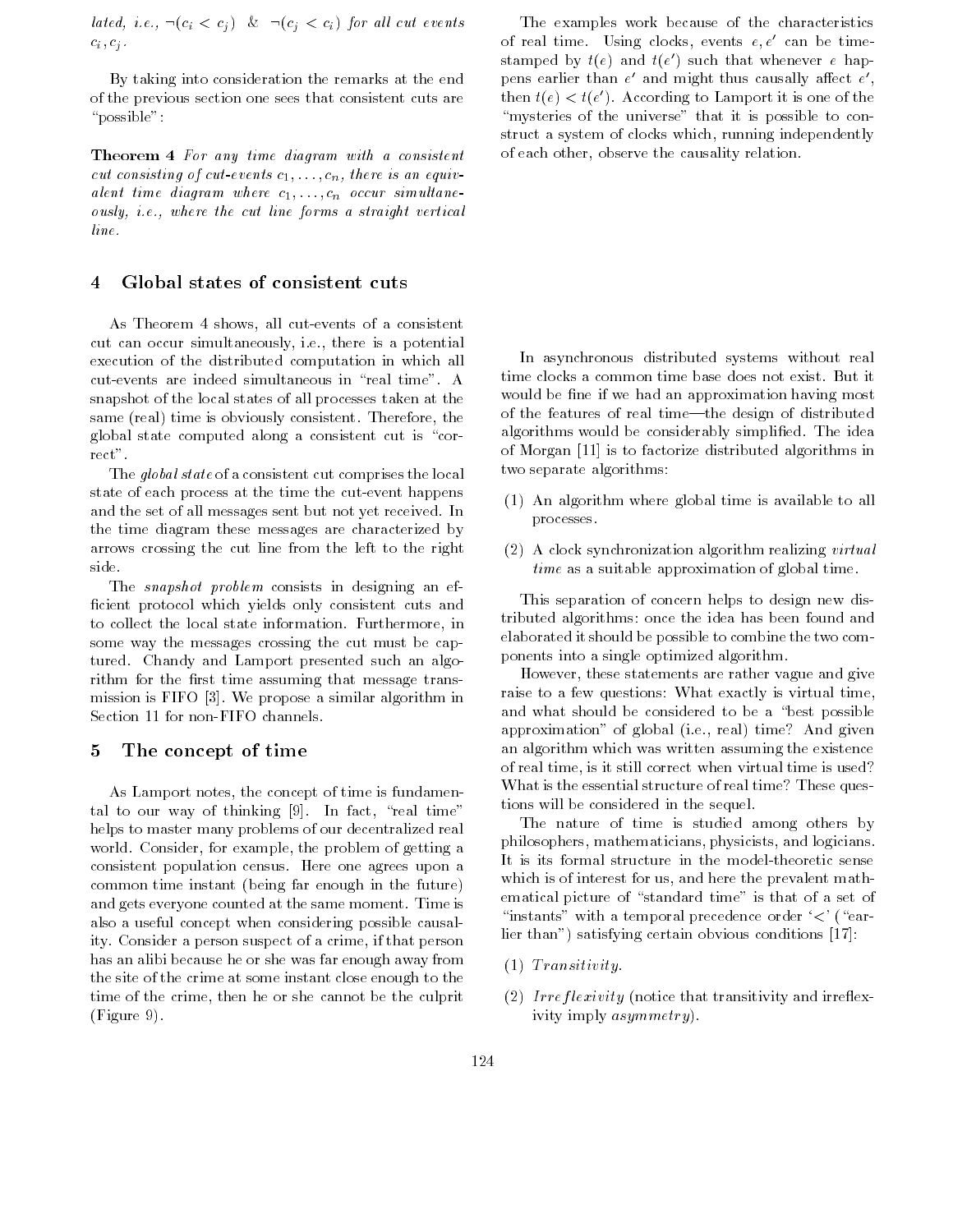- (3) Linearity.
- (4) Eternity  $(\forall x \exists y : y < x, \forall x \exists y : x < y)$ .
- 

(5) Density (8x; y :  $x < y \rightarrow 2z$  :  $x < z < y$ ).<br>There are several non-isomorphic models satisfying these axioms, the most obvious are the rationales Q and the reals R. But in most cases when using real time and clocks we do not need all these properties—for example digital clocks obviously do not satisfy the density axiom but are nevertheless useful in many cases. (When replacing density by

(5') discreteness

the integers Z are the standard model of time).

This shows that implementing clocks by hardware counters or by variables of type real or integer in computer programs is indeed "correct". Occasionally, however, we notice that in fact axioms (4) and (5) are not perfectly realized: In large simulation programs for example it may happen that the clock variable overflows (simulation time is not eternal) or that rounding errors result in events happening at the same time when they shouldn't (simulation time is not dense).

The main question is: Can we design a system of logical clocks and a synchronization mechanism for asynchronous distributed systems which fullls axioms (1) to  $(5)$  (or  $(5')$ ) without making use of real time or physical clocks or similar mechanisms? And can we use that system of logical clocks to timestamp events such that the causality relation is preserved? As it turns out, Lamport's clock synchronization mechanism [9] which we will sketch in the next section fulfills these requirements and is useful in many respects. Despite that, however, it has a defect because it does not preserve causal independence. As we will see, preserving causal independence is possible by using  $N^-, Z^-, Q^-,$  or  $R^-$ (n denoting the number of processes) as the \time domain".

## 6 Virtual time

The main difference between virtual time and real time seems to be that virtual time is only identiable by the succession of events (and therefore is discrete). Virtual time does not "flow" by its own means like real time whose passage we can't escape or influence. Just doing nothing and waiting for the virtual time to pass is dangerous—if nothing happens virtual time stands still and the virtual time instant we are waiting for may never occur. The concept of virtual time for distributed systems was brought into prominence by Lamport in 1978 [9]. It is widely used in distributed control algorithms (but not always made explicit), e.g., in mutual exclusion algorithms and concurrency control algorithms. Morgan gives some applications of virtual time

[11] and Raynal shows that the drift between logical clocks in different processes can be bounded [16].

A logical clock C is some abstract mechanism which assigns to any event  $\epsilon \in E$  in the value  $C(\epsilon)$  (the  $t_{\text{t}}$  ,  $t_{\text{t}}$  of some  $\text{t}$  that  $\text{t}$  such that certain conditions are met. Formally, a logical clock is  $\alpha$  function  $C_1$  is  $C_2$  ;  $\alpha$  , where  $\alpha$  is a partially ordered set such that the clock condition

$$
e < e' \rightarrow C(e) < C(e')
$$

holds. The irreflexive relation  $\langle \langle \rangle$  on T is called "earlier" than", its converse "later than". Stated verbally, the clock condition reads if an event  $e$  can causally affect another event  $e'$ , then  $e$  has an earlier (i.e., smaller) timestamp than e'. Notice that the converse implication is not required.

As a consequence of the clock condition the following properties hold [11]:

- (1) If an event <sup>e</sup> occurs before event <sup>e</sup> 0 at some single process, then event  $e$  is assigned a logical time earlier than the logical time assigned to event  $e'$ .
- $(2)$  For any message sent from one process to another, the logical time of the send event is always earlier than the logical time of the receive event.

Usually, the set of integers N is taken for the time domain T, and the logical clock is implemented by a system of counters  $C_i$ , one for each process  $P_i$ . To guarantee the clock condition, the local clocks must obey a simple protocol:

(1) When executing an internal event or a send event at process  $P_i$  the clock  $C_i$  "ticks":

$$
C_i := C_i + d \qquad (d > 0)
$$

- (2) Each message contains a timestamp which equals the time of the send event.
- (3) When executing a receive event at  $P_i$  where a message with timestamp  $t$  is received, the clock is advanced:

$$
C_i := max(C_i, t) + d \qquad (d > 0).
$$

We assume that the timestamp of an event is already the new value of the local clock (i.e., updating the local clock occurs just before executing the event). A typical value of d is  $d = 1$ , but d can be different for each "tick" and could also be some approximation of the real time difference since the last "tick".

Two events  $e, e'$  are mutually independent (denoted by  $e \parallel e'$ ) if  $\neg(e \leq e')$  &  $\neg(e' \leq e')$ . Can we say anything about the timestamps of mutually independent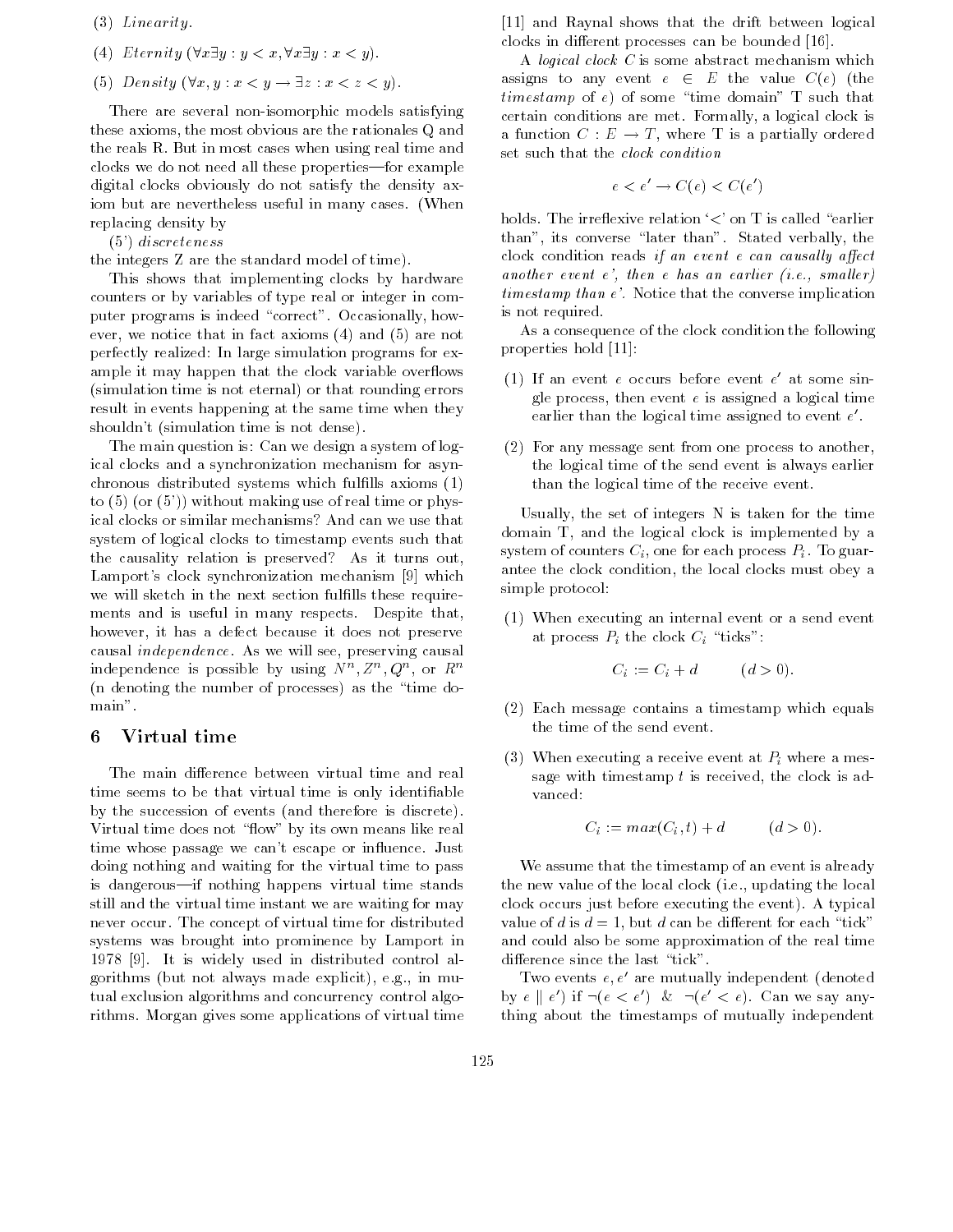events? Figure 10 shows that events which are causally independent may get the same or different timestamps. (Here it is assumed that initially  $C_i = 0$  and  $d = 1$ ).  $e_{12}$  and  $e_{22}$  have the same timestamp, but  $e_{11}$  and  $e_{22}$ or  $e_{13}$  and  $e_{22}$  have different values.

Figure 11 depicts this situation. Looking at their timestamps, we can conclude that two events are independent if they have the same timestamps. We can also conclude that if  $C(e) < C(e)$  then  $\neg(e) < e$ ), i.e., it is guaranteed that the past cannot be in
uenced by the future. However, if  $C(\ell) < C(\ell)$  it is not possible to decide whether  $e < e$  or  $e \parallel e$ , i.e., whether the events are causally related or not. (Notice that the causal relation  $e < e$  aves not necessarily mean that  $e$  causes  $e$  in some modal sense. It only means that *e could* cause *e* ). This is an important defect—by looking at the timestamps of events it is not possible to assert that some event could *not* influence some other event.

The reason for the defect is that C is an orderhomomorphism which preserves '<' but which obliterates a lot of structure by mapping E onto a linear order—it does not preserve negations (e.g., " $\|$ "). What we are looking for is a better suited domain set for T and an isomorphism mapping E onto T.

## 7 Vector time

Assume that each process has a simple clock  $C_i$  which is incremented by 1 each time an event happens. An idealized external observer having immediate access to all local clocks knows at any moment the local times of all processes. An appropriate structure to store this global time knowledge is a vector with one element for each process. The example depicted in Figure 12 illustrates the idea.

Our aim is to construct a mechanism by which each

process gets an optimal approximation of this global time. For that, we equip each process  $P_i$  with a clock  $C_i$  consisting of a vector of length n, where n is the total number of processes. (Since time will henceforth be considered to be a set of vectors, it is consequent that clocks, i.e., devices which hold the time, are imple mented by vectors or "arrays"). With each event the local clock "ticks". A process  $P_i$  ticks by incrementing its own component of its clock:

$$
C_i[i] := C_i[i] + 1.
$$

(Any real-valued increment  $d>0$  instead of 1 is acceptable). As before, ticking is considered to occur before any other event action, and the timestamp  $C(e)$  of an event e is the clock value after ticking. (However, notice that now timestamps are vectors). As in Lamport's original scheme each message gets a piggybacked timestamp consisting of the vector of the local clock. By receiving a timestamped message a process gets some knowledge about the other processes' global time approximation. The receiver combines its own knowledge about global time  $(C_i)$  and the approximation it receives (t) simply by

$$
C_i := sup(C_i, t)
$$

where t is the timestamp of the message and sup is the componentwise maximum operation, i.e.,  $sup(u, v) = w$ such that  $w[i] = max(u[i], v[i])$  for each component i. Because of the transitivity of the scheme, a process may also receive time updates about clocks in nonneighboring processes. Figure 13 shows an example of the time propagation scheme.

Causally independent events may happen in any order. Moreover, it is somewhat arbitrary whether in Figure 13 global time is incremented by  $(0, 0, 0, 0)$ ,  $(0, 0, 0)$ 1, 0, 0), (0, 1, 0, 1) or by (0, 0, 0, 0), (0, 0, 0, 1),  $(0, 1, 0, 1)$ —both sequence are possible and reflect the flow of time for different but equivalent time diagrams. However, time (1, 3, 0, 0) can never be observed for the computation depicted in Figure 13, it is an \impossible" clock value.

Notice that since only process  $P_i$  can advance the i-th component of global time, it always has the most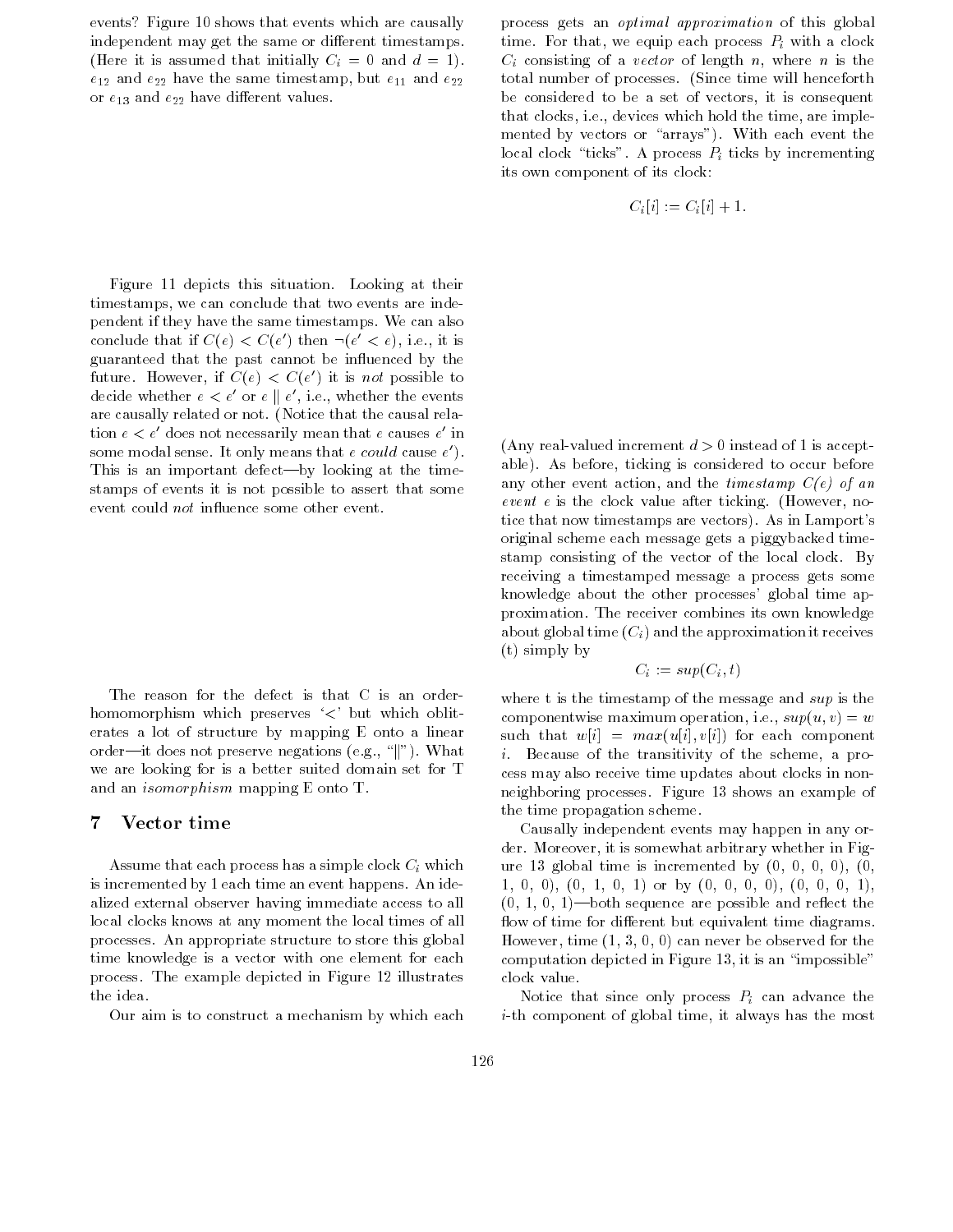accurate knowledge of its own local time. This yields the following theorem:

**Theorem 5** At any instant of real time  $\forall i, j$ .  $C_i[i] \geq$  $C_j[i]$ .

Proof:

- (1) If X is consistent then by Theorem 4 we can assume that  $c_1, \ldots, c_n$  happen at the same instant of real time. Then Theorem 5 applies and yields the result.
- (2) If X is inconsistent then there exists a message sent after  $c_i$  by some process  $P_i$  and received before  $c_j$ by another process  $P_i$ . If t denotes the timestamp of the message then  $c_i[t] \leq t[i] \leq c_j[t]$ . Therefore  $t_X = (C(c_1)[1], \ldots, C(c_n)[n]).$

It is possible to compare time vectors by defining the relations  $\leq', \leq',$  and  $\|$ :

Definition 4 For two time vectors u, v

$$
u \le v \quad \text{iff} \quad \forall i : u[i] \le v[i].
$$
\n
$$
u < v \quad \text{iff} \quad u \le v \quad \& u \ne v, \quad \text{and}
$$
\n
$$
u \parallel v \quad \text{iff} \quad \neg(u < v) \quad \& \quad \neg(v < u).
$$

Notice that  $\leq'$  and  $\leq'$  are partial orders. The reflexive and symmetric *concurrency relation*  $\lVert$  is a generalization of the simultaneity relation of standard time. Whereas the notion of "present" in standard time is merely an extensionless intersection point between past and future, here we have a larger range. Notice, however, that the concurrency relation is not transitive!

The following definition assigns a time to a cut:

**Definition 5** Let X be a cut and  $c_i$  denote the cut event of process  $P_i$  (or the maximal event of  $P_i$  belonging to X if no special cut events exist—recall that we assume the existence of an initial event for each process). Then

$$
t_X = sup(C(c_1), \ldots, C(c_n))
$$

is called the global time of cut X. (Notice that sup is associative).

As Figure 14 shows, different cuts can have the same time  $(2, 1, 2, 0)$  in the example). However, for consistent cuts the time is unique yielding a practical consistency criterion for cuts:

**Theorem 6** Let X and  $c_i$  be defined as in Definition 5. X is consistent iff  $t_X = (C(c_1)[1], \ldots, C(c_n)[n]).$ 

## 8 The structure of vector time

The non-linear vector time has an interesting structure. First we have the following theorem:

**Theorem** *(ror any n > 0, (N<sup>n</sup>,*  $\leq$ *) is a lattice.* 

The proof is obvious. For any two vectors  $u, v \in$  $\alpha$  the least upper bound is simply  $sup(u, v)$  and the greatest lower bound is  $inf(u, v)$ , where  $inf$  is defined analogously to *sup* by replacing max by min. (Instead of  $N$ , we can use  $Z^{\prime\prime}$ ,  $Q^{\prime\prime}$  or  $R^{\prime\prime}$ ). Things become more interesting if we consider only the possible time vectors of an event set E. In analogy to Theorem 2 one can prove

Theorem 8 The set of possible time vectors of an event set E is a subtattice of  $(N^-, \leq)$ .

In fact, it is possible to "identify" a consistent cut X with its time vector  $t_X$ . The identification of possible time vectors and consistent cuts leads to the following main theorem:

Theorem 9 For an event set E, the lattice of consistent cuts and the lattice of possible time vectors are isomorphic.

This is the isomorphism we were looking for! Again, we leave the proof to the reader. Theorem 9 has a nice and important consequence:

**Theorem 10**  $ve, e \in E : e \leq e \text{ iff } C(e) \leq C(e)$  and  $e \parallel e \parallel U \cup (e) \parallel C(e)$ .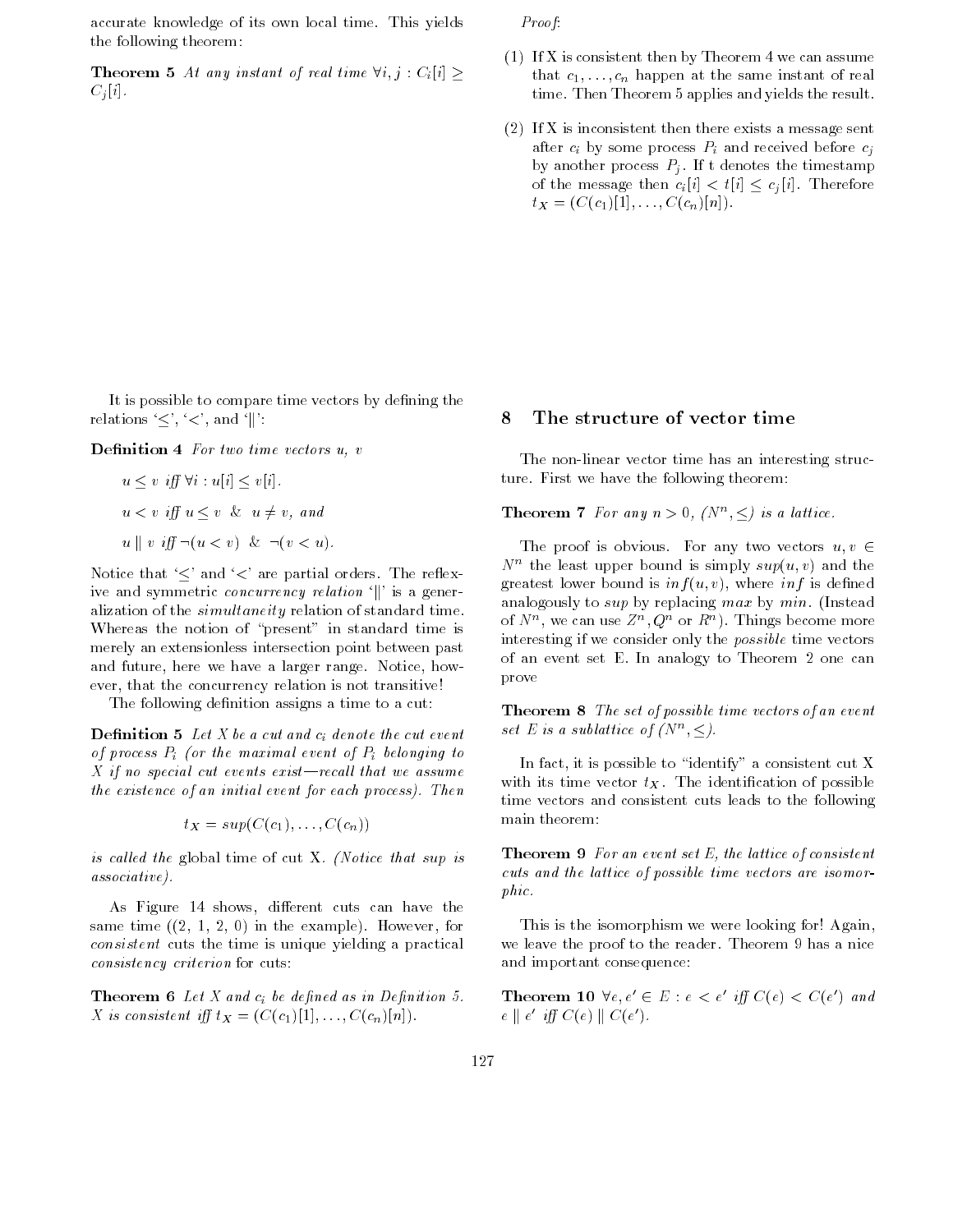This gives us a very simple method to decide whether two events  $e, e'$  are causally related or not: We take their timestamps  $C(e)$  and  $C(e')$  and check whether  $C(\epsilon) \leq C(\epsilon)$  or  $C(\epsilon) \leq C(\epsilon)$ . If the test succeeds, the events are causally related. Otherwise they are causally independent. The test can be simplied if the processes where the events occur are known:

**Theorem 11** If e occurs at process  $P_i$  then for any event  $e \neq e : e < e \text{ iff } \cup (e)[i] \leq \cup (e)[i].$ 

>From the pictorial meaning of the causality relation the correctness of Theorem 10 and Theorem 11 is easy to see. If event  $e$  can causally affect event  $e$  , then  $\sim$ there must exist a path of causality in the time diagram which propagates the (local) time knowledge of event  $e$ to event <sup>e</sup> 0. Propagating time knowledge <sup>t</sup> along a path can only *increase t*. Conversely, if event  $e$  – knows – the local time of  $e$ , there must exist a causality path from  $e$ to  $e$  . (See also [6] and [5]).

Any path of the poset-diagram corresponds to a possible *interleaving*—a linear sequence of events which is consistent with the causality relation. Therefore the set of paths determines the possible development of global virtual time. However, time cannot always spread freely in all dimensions, messages put restrictions on the development of time—a message sent by process  $P_i$  when  $C_i[i] = s$  and received by process  $P_j$  when  $C_j[j] = r$ induces the restriction  $C[i] \leq s \rightarrow C[j] \leq t$  or equivalently  $\neg(C[i] < s \& C[j] \geq r).$ 

6),  $\neg(C[1] < 3 \& C[2] \geq 4)$ ,  $\neg(C[1] < 2 \& C[2] \geq 6)$ . (The lattice structure of systems of three processes can be esthetically more pleasing.)

#### 9 Minkowski's space-time

The standard model of time fulfills axioms  $(1)-(5)$  of Section 5. However, reality is not "standard". In fact, because of the finite speed of light, Minkowski's wellknown relativistic space-time model may reflect reality more accurately than the standard model of time. It has some nice analogies to our vector model of time.

In Minkowski's model n-dimensional space and onedimensional time are combined together to give a  $n+1$ dimensional picture of the world. While in physical reality  $n = 3$ , we restrict ourselves to the case  $n = 1$  giving a two dimensional structure (i.e., a time diagram) with one temporal and one spatial dimension. Due to the finite velocity of signals, an event can only influence events which lie in the interior of the so-called future light cone as depicted in Figure 17. (Notice the similarity to Figure 9, both describe the same phenomenon). Events  $P$  and  $Q$  are "out of causality", whereas  $S$  can influence  $P$ , and  $P$  can influence  $R$ . Given the two coordinates of events  $e$  and  $e$  -tand the speed of light) it is a simple arithmetic exercise to check whether the events are out of causality or which event may influence the other.

The time diagram depicted in Figure 15 shows four messages, Figure 16 displays the lattice structure together with the area cut off by the four restrictions  $\neg(C[2] \leq 2 \& C[1] \geq 4), \neg(C[2] \leq 5 \& C[1] \geq$ 

Notice that we have a *partially ordered* set of events, and each event has a "space-time stamp" (its coordinates). The causality preserving transformations (which correspond to our \rubber band transformations") play also an important role in Minkowski's space-time, these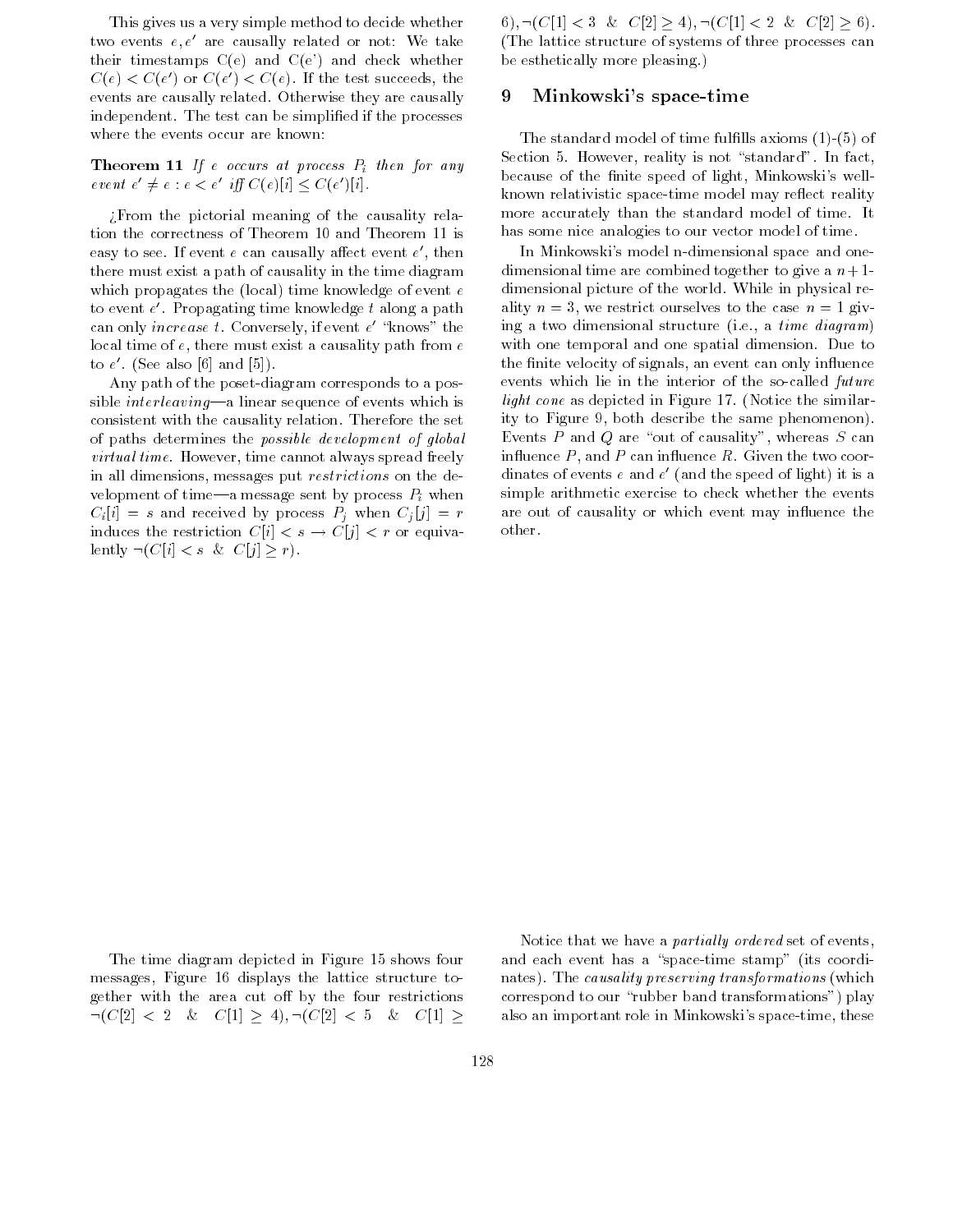are the famous Lorentz transformations leaving the light cone invariant. The analogy goes even further-the light cones of the two-dimensional Minkowski space form a lattice. Figure 18 depicts the construction. We simply identify a space-time point with its light cone. The intersection of the future light cones define the supremum, whereas the intersection of the past light cones define the infimum. (Notice that any two light cones intersect). This identication is analogous to our identification of cuts and time vectors.

At first sight, the strong structural analogy between Minkowski's space-time and our vector time is surprising-it seems to indicate that vector time is based on a fundamental and non-fictitious concept. However, the real world is distributed and the analogy might not be as strong as it seems: The three dimensional light cones do not form a lattice!

### 10 Application of vector time

An interesting application of the vector concept is the field of *distributed debugging*. To locate a bug that caused an error, the programmer must think about the causal relationship between events in a program's execution. However, debugging in a distributed environment is more difficult than traditional debugging, mainly because of the increased complexity and unreproducible race conditions. Tracing of events is therefore important, and timestamped trace data can be used to detect possible race conditions. Obviously, a potential race condition exists if there is no causal relationship between two events. This can be detected by comparing the timestamps of the vectors. Time vectors can also help in proving that some event cannot be the cause for another event, thus helping to locate an error. (Notice, however, that if  $e < e'$ , it is only *possible* that e in
uences <sup>e</sup> 0).

Our concept of vector time has been implemented and integrated in a distributed debugging system on our experimental multicomputer system [6]. Independently of us the use of vectors of logical clocks for distributed debugging has recently been suggested and discussed by Fidge [5, 4]. A potential application similar to distributed debugging are so-called trace checkers for distributed systems which observe a sequence of events and check whether it is a possible sequence of events according to a given specification [7].

For the purpose of *performance analysis* it is useful to get information about potential concurrency. Two events e, e' for which  $e \parallel e'$  can be executed concurrently. An analysis of the timestamped trace data of an execution can therefore help to determine the degree of parallelism.

A scheme very similar to our time vectors can be used

to detect mutual inconsistencies of multiple file copies in the context of network partitioning. In [15] Parker et al. show how vectors can be used to detect situations in which copies of a file were modified independently in separate partitions. Each copy of a file has a socalled version vector whose i-th component counts the  $\frac{1}{2}$  is the updates made to the measure i. If  $\alpha$  || . (and  $u \neq v$ ) for two version vectors  $u, v$  then a version  $conflict$  is signalled. Two file copies with version vectors  $u, v$  which are not in conflict may be reconciled without any further action, the version vector of the reconciled file is  $sup(u, v)$ .

In a distributed simulation system each process has its own logical clock. However, these clocks are not completely unrelated. A process can only safely advance its clock if it is guaranteed that it will not receive a message from some other process which is behind in time. In fact, things are a little bit more complicated, but the main point is that in order to get a high degree of parallelism it is essential that each process has a good approximation of the other processes' logical clocks. Here the concept of vector time applies quite naturally and piggybacking time vector on application messages increases the speedup. A distributed simulation system using this idea is currently being implemented.

Another use of vector time is the design of distributed algorithms. Having in some sense the best possible approximation of global time should simplify the develop ment of distributed algorithms and protocols. We will present one such application in the next section.

## 11 Computing global states on systems without FIFO channels

In this section we "reinvent" a variant of the Chandy-Lamport algorithm using time vectors and show how snapshots can be computed when messages are not necessarily received in the order sent. First, we concentrate on the local states of the processes, the messages in transit will be considered subsequently.

Clearly, the notion of global state of a distributed system is only meaningful for *consistent* cuts. Theorem 6 shows how it can be determined whether a given cut is consistent or not. However, what we are looking for is a method which guarantees to yield only consistent cuts.

In the real world the snapshot algorithm (e.g., to obtain a consistent population census) is simple:

- (1) All "processes" agree on some "future" time  $s$ .
- (2) A process takes its local snapshot at time s.
- (3) After time <sup>s</sup> the local snapshots are collected to construct a global snapshot.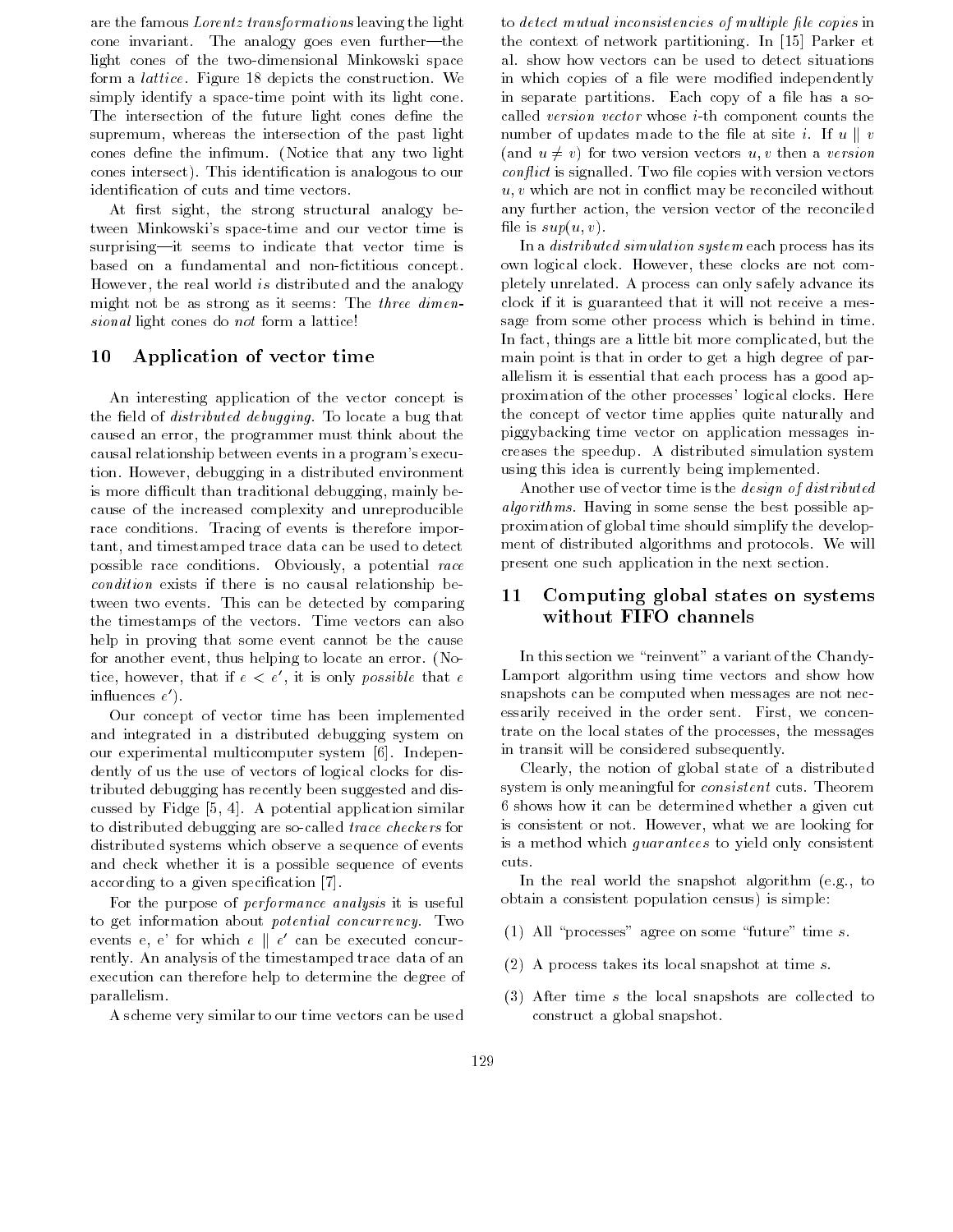If we want to adapt the algorithm for use in distributed systems without a common clock, then the processes have to agree on a single future virtual time <sup>s</sup> or on a set of virtual time instant  $s_1, \ldots, s_n$  which are mutually concurrent and did not yet occur. The following theorem is helpful.

**Theorem 12** At the moment clock  $C_i$  ticks:  $\neg \exists j : C_i < C_j$ .

P roof (sketch): Use Theorem 5 and recall that message transmission times are assumed to be non-zero.

This means that it is never too late to request a snapshot "now"; the clocks of other processes cannot be later than  $P_i$ 's own clock when executing a local event!

For simplicity of exposition we assume that  $P_i$  is the only initiator requesting a snapshot. The first idea is as follows:

- (1)  $P_i$  "ticks" and then fixes its "next" time  $s =$  $C_i + (0, \ldots, 0, 1, 0, \ldots, 0)$  to be the common snapshot time. (The "1" is on position i).
- (2)  $P_i$  broadcasts s to all other processes.
- (3)  $P_i$  does not execute any event until it knows that every process knows <sup>s</sup> (e.g., by getting acknowledg ments).
- (4) Then  $P_i$  "ticks" again (thereby setting  $C_i$  to s), takes a local snapshot, and broadcasts a dummy message to all processes. This forces all processes  $t_{\rm s}$  advance their clocks to a value  $\leq$  s.
- (5) Each process takes a local snapshot and sends it to  $P_i$  when its local clock becomes equal to s or jumps from some value smaller than <sup>s</sup> to a value larger than s.

The drawback that  $P_i$  is "frozen" until it has successfully published the common snapshot time <sup>s</sup> can be overcome by "inventing" a  $n + 1$ st virtual process whose clock is managed by  $P_i$ .  $P_i$  is now free to use its own clock in the usual way and can behave as any other process. But then it becomes obvious that the first *n* components of the vectors are of no use—they can simply be omitted! Because the virtual clock  $C_{n+1}$ ticks only when  $P_i$  initiates a new run of the snapshot algorithm (which we assume will only happen after completion of a previous run), the first broadcast phase is also unnecessary—the processes already know the next snapshot time! It is also easy to see that instead of using an integer counter for the snapshots a counter modulo 2  $(i.e., an alternating boolean state indicator)$  is sufficient.

If we call the two states white ("before snapshot") and red ("after snapshot") then we end up with a simple algorithm where each message is either white or red

(indicating whether it was sent before or after the snapshot) and each process (which is initially white) becomes red and immediately takes a local snapshot as soon as it receives a red message for the first time. White processes only send white messages and red processes only send red messages. The initiating process becomes red spontaneously and then starts a virtual broadcast algorithm to ensure that eventually all processes become red. To achieve that, it may directly or indirectly send (red) dummy messages to all processes (e.g., by using a virtual ring) or it may flood the network by using a protocol where a process sends dummy messages to all its neighbors when it becomes red.

Notice that the algorithm is correct even if messages are not received in the order sent. It is easy to see that the cut induced by the snapshot algorithm (which consists of all "white events") is *consistent*. There does not exist a message sent by a red process which is received by a white process because such a message would color the receiving process red immediately before the message is accepted.

The full global state of a consistent cut not only consists of the local states but also of the *messages in tran* $sit$ . Fortunately, those messages are easily identifiable they are white but are received by a red process. Whenever a red process gets such a message it simply sends a copy of it to the initiator.

The only remaining problem is termination. The initiator gets copies of all messages in transit but it does not know when it has received the last one. In principle, the problem can be solved by any *distributed termina*tion detection algorithm for non-FIFO channels [10] by simply ignoring the red messages. However, a  $deficiency$ counting method is particularly attractive in this case because a consistent snapshot of the message counters can be taken at the same moment as the snapshot of the local states.

For that purpose each process is equipped with a counter being part of the process state which counts the number of messages the process has sent minus the number of messages it has received. (However, messages of the snapshot algorithm are not counted). By collecting and accumulating these counters together with the local snapshots the initiating process knows how many white messages have been in transit and can thus determine the end of the snapshot algorithm. (It knows how many copies it will get). Because after termination of the algorithm all processes are red and no white messages are in transit, a subsequent run can start without reinitialization simply by exchanging the roles of "white" and " $\rm red$ ".

It is interesting to compare this algorithm to the snapshot algorithm by Lai and Yang [8] which also does not require FIFO channels. In their algorithm complete